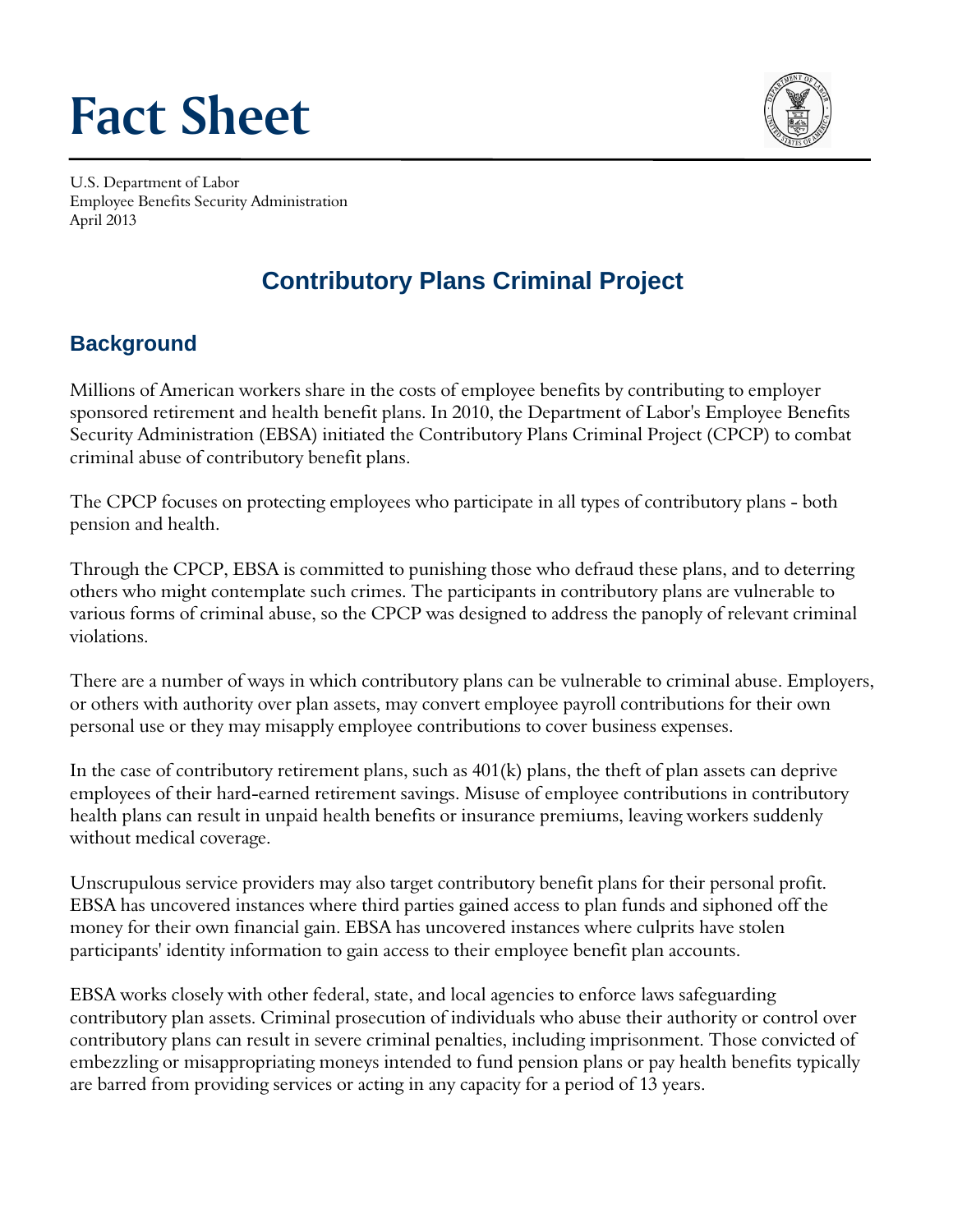### **EBSA Enforcement Efforts**

From the inception of the CPCP project in FY 2010 through March 31, 2013, EBSA has:

- Initiated 623 investigations
- Referred 424 investigations to prosecutors
- Obtained 141 indictments with 72 guilty pleas/convictions
- Restored assets of \$3,317,643.

#### **Recent Criminal Prosecutions**

**U.S. v. David R. Biggerstaff –** On March 21, 2013, David R. Biggerstaff was sentenced in the U.S. District Court, Western District of Wisconsin, to six months in federal prison, followed by three years supervised release, for converting assets from an employee pension plan, in violation of 18 U.S.C. § 664. Biggerstaff was also ordered to pay \$25,194.28 in restitution to the victims. Biggerstaff pleaded guilty to the embezzlement on January 10, 2013.

Biggerstaff bought Owen Vending in 2005, changing the business's name to Premier Vending. As Premier's customers delayed paying their invoices, Biggerstaff found it increasingly difficult to pay his employees, including his two sons, and his own vendors. In an effort to keep the business going, he borrowed against his home and credit cards. Eventually Biggerstaff began withholding employee payroll deductions intended for the Premier Vending, Inc. 401(k) Plan; by January 2009, he had retained approximately \$26,000 in employee retirement plan contributions.

The Chicago Regional Office conducted the investigation into Biggerstaff's thefts. The case was prosecuted by the U.S. Attorney's Office for the Western District of Wisconsin.

**U.S. v. Richard A. Odermatt -** On February 12, 2013, Richard A. Odermatt, owner of Odermatt Floor Covering, Inc., entered into a Plea Agreement in the U.S. District Court for the District of Nebraska in which he admitted to embezzling \$58,912.28 from the Odermatt Floor Covering, Inc. Profit Sharing Plan and Trust and the Odermatt Floor Covering, Inc. Health Plan. From April 2009 through July 2011, Odermatt withheld contributions from his employee's paychecks that had been meant for the pension plan and as health and disability insurance premiums, respectively. Instead, Odermatt deposited these monies in his company's checking account. The investigation was conducted by the Kansas City Regional Office and prosecuted by the U.S. Attorney's Office for the District of Nebraska.

**State of New York v. Karen M. Wilson -** On January 4, 2013, Karen M. Wilson appeared in the Oneida County Courthouse, State of New York, for sentencing as a result of a plea agreement. Wilson had been a bookkeeper with the Nackley Agency located in Utica, New York, and had some control over corporate accounts. Between January 2006 and March 2011, Wilson embezzled a total of \$52,000 in employee contributions, payroll, and corporate funds for her personal use. She reportedly used some of the stolen money to repay her own 401(k) loan account. Wilson was charged in a 27 count indictment in September 2012 and pled guilty in late October 2012. Wilson was sentenced to 6 months incarceration at the Oneida County Jail, 5 years of probation, a \$325 surcharge, and a \$50 DNA testing surcharge. The defendant made a one payment restitution of \$52,000. The Boston Regional Office conducted its investigation in cooperation with the IRS-OIG, the FBI, and the Utica Police Department.

**U.S. v. Jacqueline D. Jones -** On July 6, 2012, Jacqueline D. Jones was sentenced in federal district court in Alexandria, Virginia, to intermittent confinement of 90 days, ten months of home confinement with electronic monitoring, and was ordered to pay \$52,441.88 in restitution following her guilty plea in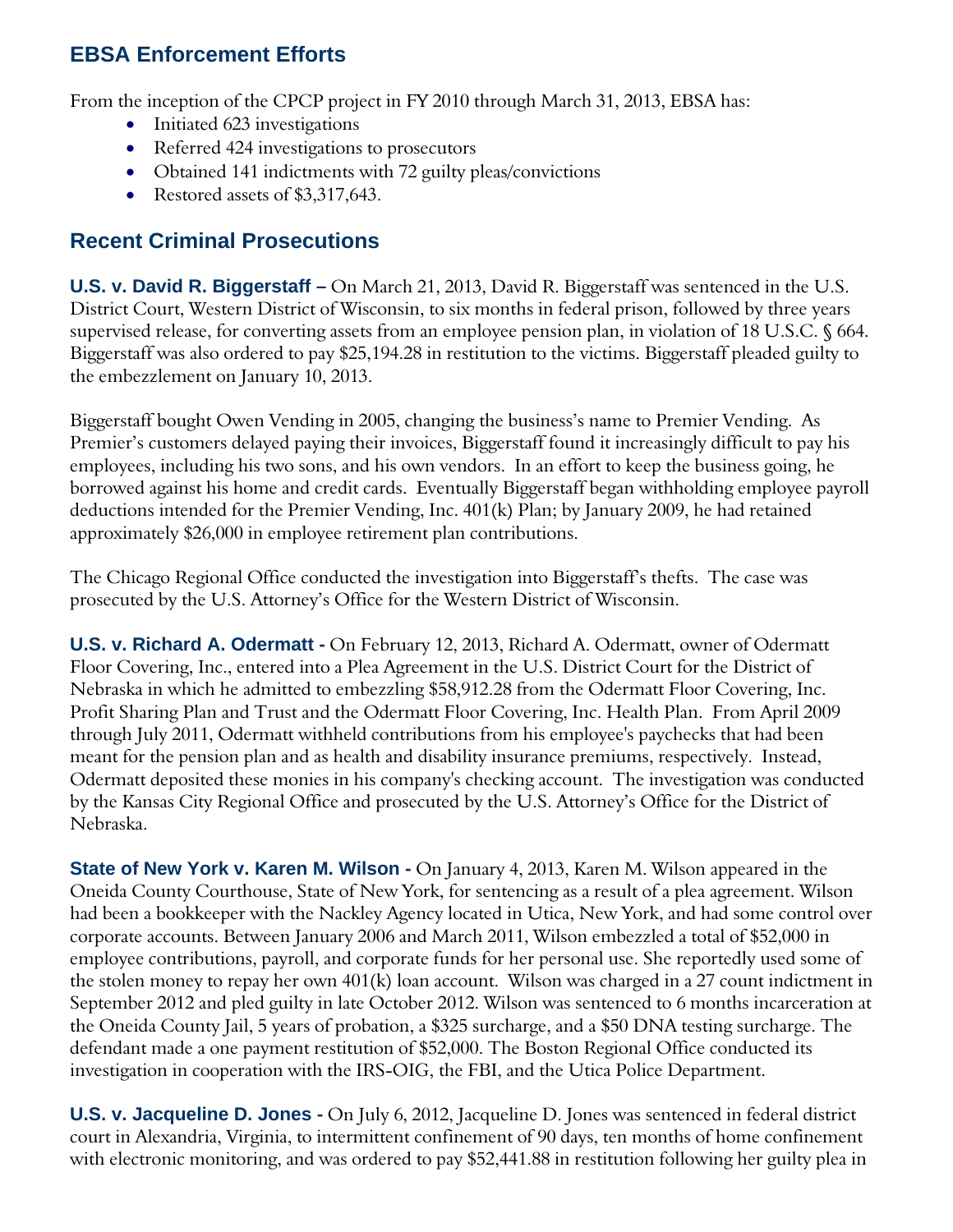March 2012 to one count of embezzlement from an employee benefit plan (18 U.S.C. § 664). The court structured Jones's sentence so that she could continue to work in order to pay the restitution. Indeed, Jones was ordered by the court to remain in her current employment, and could change jobs only after notifying her probation officer.

Jones was the owner and president of SPS Technologies, Inc., based in Dulles, Virginia. SPS Technologies sponsored a 401(k) plan for its employees, and Jones served as trustee of the plan. Between January 2008 and May 2009, Jones improperly converted to her own use approximately \$10,135.51 of employee contributions to the plan. In addition, in May 2009, she had the balance of plan assets, worth nearly \$36,000, wired to her personal bank account. Jones also fraudulently obtained approximately \$7,254.00 in unemployment insurance benefits from the Virginia Employment Commission from approximately September 2009 to July 2010. The investigation was conducted by EBSA's Washington District Office and the DOL Office of Inspector General. The case was prosecuted by the U.S. Attorney's Office in Alexandria, Virginia.

**U.S. v. Ronald John Kambic -** On January 12, 2012, Ronald John Kambic, former sponsor of the Golden Financial Partners SIMPLE IRA, was sentenced in the First Judicial District of Colorado to 24 months' probation and was ordered to pay back the \$9,712 in employee contributions that he had embezzled. Kambic had taken money from his employees' paychecks that had been intended for the Golden Financial Partners SIMPLE IRA. Instead, Kambic commingled the employees' pension contributions with funds in his corporate bank account and used the money for his own purposes. The investigation was conducted by EBSA's Kansas City Regional Office and prosecuted by the District Attorney's Office for Jefferson County, Colorado.

**State of Texas v. Crystal Dawn Calkins –** On June 4, 2012, Crystal Calkins was sentenced in state court in Bexar County, Texas to 120 months in prison and was ordered to pay restitution of \$142,849. In October 2011, Calkins had pleaded guilty to one count of theft of more than \$100,000 and less than \$200,000. She had served as the Senior Accounting Associate for Verity National, a TPA firm. Verity National manages Flexible Spending Accounts for businesses, associations and brokerages nationwide. Calkins admitted that, between January 2005 and February 2009, she stole over \$100,000 from several Flexible Spending Accounts overseen by Verity by issuing fraudulent checks to herself from the accounts. EBSA's Dallas Regional Office worked with the Bexar County District Attorney's Office in investigating this case.

**United States v. Delroy Sand, Jr. -** On September 8, 2011, Delroy Sand, Jr. was sentenced in Federal District Court in Minnesota to 41 months in federal prison and three years of supervised release for pleading guilty to one count of embezzlement from an employee benefit plan. He had pleaded guilty in March 2011 to one count of embezzlement from an employee benefit plan for stealing \$642,166.81 from the Hecla, Inc. Employees Retirement Savings Plan.

Hecla, Inc. provided adult foster care as well as group home and mental health services in Minnesota. Sand, Hecla's founder and owner, was a licensed psychologist and longtime businessman active in Minnesota. He appointed himself the trustee of the Hecla, Inc. Employees Retirement Savings Plan and promptly began to steal from the plan. During his tenure as the plan's trustee, Sand made numerous illegal transfers from the plan's trust accounts to company accounts he controlled.

The criminal case was investigated by EBSA's Kansas City Regional Office and prosecuted by the United States Attorney's Office in Minneapolis, Minnesota.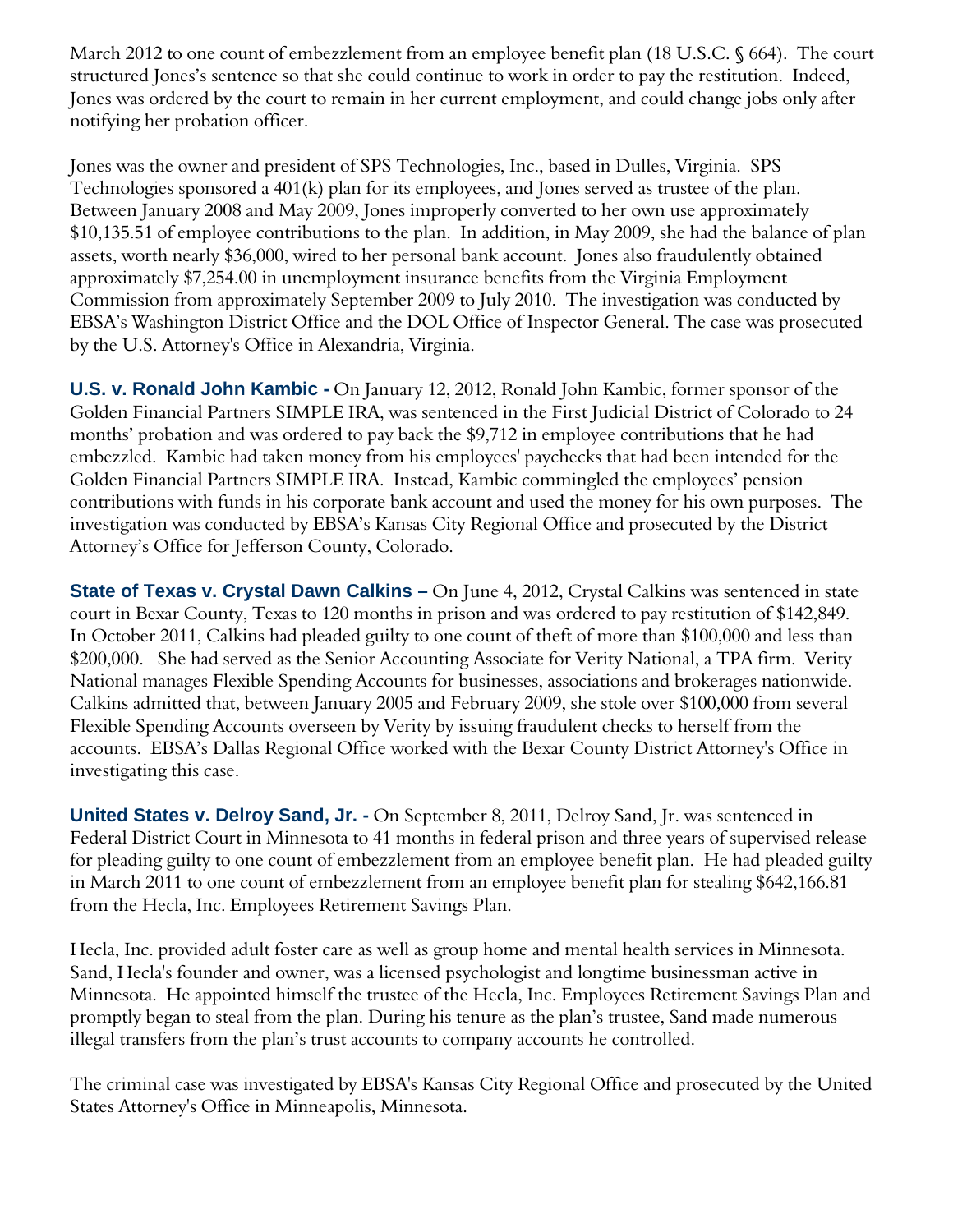**United States v. Alexandria West -** On June 3, 2011, Alexandria West was sentenced in federal district court in Maryland to 60 months' probation and was ordered to repay \$76,608. West had pleaded guilty in December 2010 to one count of theft or embezzlement from an employee benefit plan. West operated two businesses, the West Financial Group in Bethesda, Maryland, and West Pension Solutions in Towson, Maryland. Employees of both firms contributed to the West Agency 401(k) Profit Sharing Plan through payroll deductions. Between August 2008 and November 2009, West failed to remit \$76,608.66 in employee contributions to the plan, and instead used these funds for personal expenses. Twelve employees were affected.

The case was prosecuted by the United States Attorney's Office in Greenbelt, Maryland, and investigated by the Washington District Office of EBSA.

**United States v. Kimberly Hill -** Kimberly Hill, the former accounts payable manager for Wildwood Industries, was sentenced on December 9, 2010 to 40 months' incarceration and a subsequent three years of supervised release. The sentence, issued by the Federal District Court for the Central District of Illinois, required Hill to restore \$76,894.06 to 174 individual employees. These employees had contributed to their benefit plans through payroll deductions but did not receive their plan benefits.

Hill had pleaded guilty in March 2010 to federal charges of conspiracy to committing mail fraud, wire fraud, bank fraud, and theft from an employee benefit plan. Wildwood Industries, located in Bloomington, Illinois, was owned by Gary and Toni Jo Wilder. The company manufactured lawn, leaf, and vacuum bags as well as other products. Wildwood sponsored a 401(k) plan and a health, dental, and disability plan for its employees.

Kimberly Hill's theft from the employee benefit plans was part of a larger criminal scheme. The Wilders, along with Hill and several other co-conspirators, engaged in a massive scheme to defraud 85 banks, lending institutions, and private lenders of over \$213 million dollars. Only Hill was charged with actual theft of employee benefit plan funds. As the accounts payable manager, she had failed to forward funds worth over \$200,000 withheld from employees' payroll checks for the benefit of these plans. Hill's actions left the plans facing approximately \$140,000 in outstanding medical claims.

EBSA's Kansas City Regional Office investigated the case with the Department of Labor's Office of Labor Racketeering and Fraud Investigations, the FBI, Postal Inspectors, IRS-Criminal Investigations Division, and the FDIC. The case was prosecuted by the United States Attorney's Office for the Central District, Illinois.

**United States v. Anthony A. James -** On September 9, 2010, Anthony A. James, an investment advisor who operated James Asset Advisory, LLC (a Michigan corporation), was sentenced in federal district court to 163 months of imprisonment followed by 60 months of supervised release. The court also ordered James to pay \$2,667,762 in restitution to his victims. James had been convicted on April 15, 2010 on seven counts of mail fraud, six counts of wire fraud, and one count of embezzlement from an employee benefit plan.

From 2001 through June 2009, James had received over \$5,300,000 from more than 40 investors. A portion of these funds had come from ERISA-covered contributory employee benefit plans. James would meet with his clients to assess their investment goals and risk tolerances. He assured them that he would invest their funds in securities, bonds, and mutual funds for their benefit. James created fraudulent individualized asset allocation reports suggesting investment options, backed by bogus quarterly account statements which appeared to track the investors' money as though it had actually been invested. In fact, James used investors' money to operate a Ponzi scheme; instead of investing the